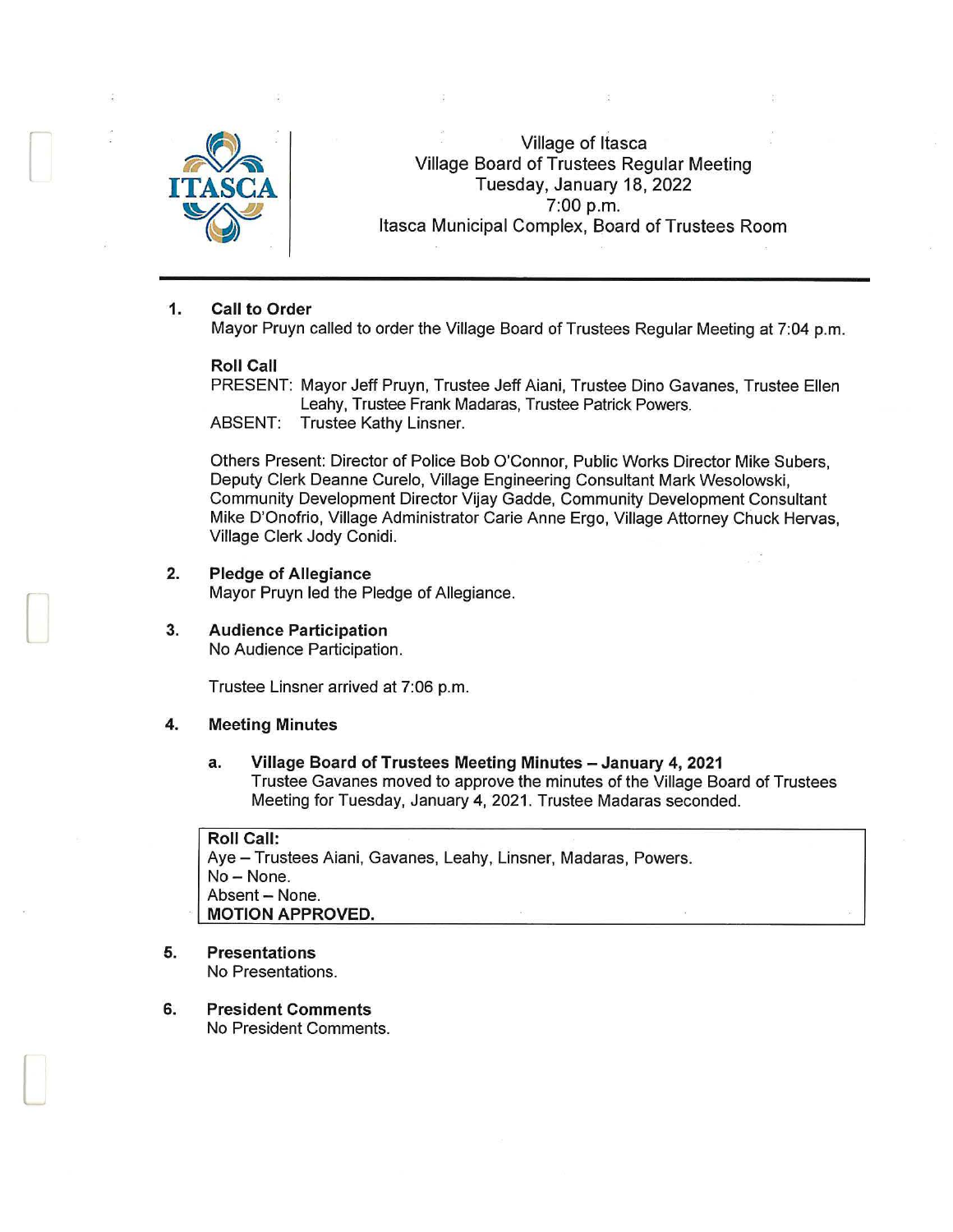Village Board of Trustees January 18, 2022 Page 2

# **7. Community Development Committee Report**

Chair: Trustee Gavanes, Co-Chair: Trustee Leahy

**a. Zoning Certificate Request - U.S. Industrial, LLC**  Trustee Gavanes moved to approve a Zoning Certificate Request for U.S. Industrial, LLC, 751 Hilltop Drive, providing storage for equipment and shelving. Trustee Powers seconded.

**Roll Call:**  Aye- Trustees Aiani, Gavanes, Leahy, Linsner, Madaras, Powers. No-None. Absent - None. **MOTION APPROVED.** 

**b. Zoning Certificate Request - ePost Global Shipping**  Trustee Gavanes moved to approve a Zoning Certificate Request for ePost Global Shipping, 225 South Prospect Avenue, providing bulk mail and parcel services. Trustee Powers seconded.

```
Roll Call: 
Aye- Trustees Aiani, Gavanes, Leahy, Linsner, Madaras, Powers. 
No- None. 
Absent - None.
MOTION APPROVED.
```
### **8. Capital and Infrastructure Committee Report**  Chair: Trustee Aiani, Co-Chair: Trustee Madaras

Trustee Aiani moved for a Closed Session following Old Business pursuant to the requirements of the Illinois Open Meetings Act under Exemption 5 ILCS 120/2 (c) to discuss:

(5) the purchase or lease of real property for the use of the public body;

Trustee Linsner seconded.

**Roll Call:**  Aye - Trustees Aiani, Gavanes, Leahy, Linsner, Madaras, Powers. No - None. Absent - None. **MOTION APPROVED.** 

- **9. Finance and Operations Committee Report**  Chair: Trustee Powers, Co-Chair: Trustee Linsner No Finance and Operations Committee Report.
- **10. Intergovernmental Committee Report**  Chair: Trustee Leahy, Co-Chair: Trustee Aiani No Intergovernmental Committee Report.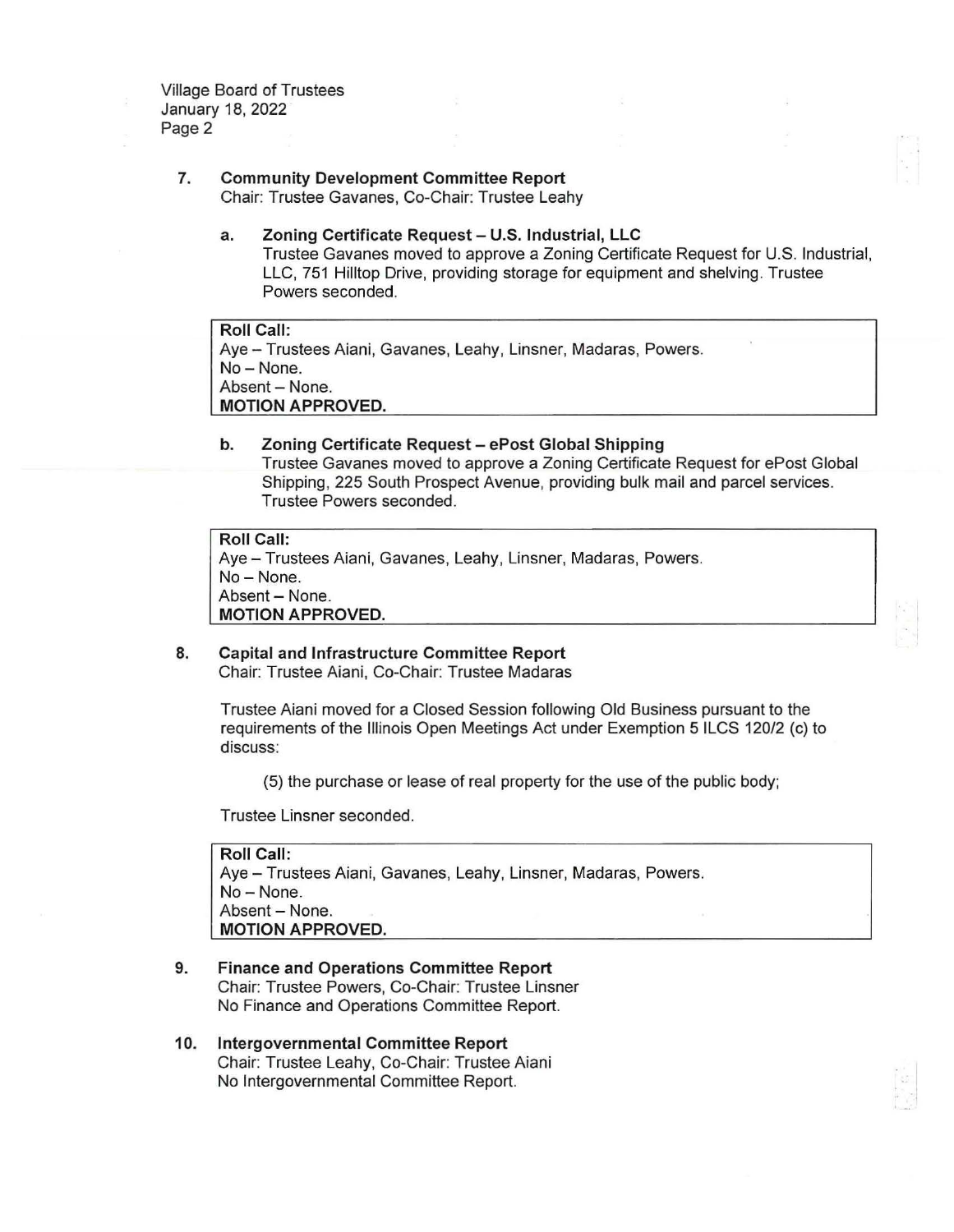Village Board of Trustees January 18, 2022 Page 3

 $\Box$ 

L

#### 11. Consent Agenda

- a. Resolution 1329-22 regarding a Partial Release of Subdivision Improvements of Letter of Credit No. 1375 for Mitchell Manor
- b. Itasca Roadway and Infrastructure Improvements for Elm Street Payment Request 2 to DiMeo Brothers, Inc. in the Amount of \$425,255.66
- c. Ordinance 2004-22 regarding Amending Chapters Sections 52.15, 52.17, and 53.53 of the Itasca Village Code for Clarification of Ownership and Maintenance Responsibilities of Water and Sewer Service Lines

Trustee Aiani moved to approve the Consent Agenda. Trustee Gavanes seconded.

Roll Call: Aye- Trustees Aiani, Gavanes, Leahy, Linsner, Madaras, Powers. No-None. Absent - None. MOTION APPROVED.

#### 12. Payment of Bills - January 18, 2022

Trustee Powers moved to approve the payment of bills through January 18, 2022 in the amount of \$1,817, 154.37 plus \$425K and includes Build America Bond. Trustee Madaras seconded.

Roll Call: Aye- Trustees Aiani, Gavanes, Leahy, Linsner, Madaras, Powers. No-None. Absent- None. MOTION APPROVED.

#### 13. Department Head Reports

Mayor Pruyn will hear Department Head Reports at the Committee of the Whole Meeting immediately following the Village Board of Trustees Meeting

#### 14. Village Administrator Report

Mayor Pruyn will hear the Village Administrator Report at the Committee of the Whole Meeting immediately following the Village Board of Trustees Meeting

#### 15. Old Business

No Old Business.

Mayor Pruyn called for a recess at 7:25 p.m.

Mayor Pruyn called to order the Closed Session at 7:29 p.m. Mayor Pruyn adjourned the Closed Session at 7:44 p.m.

Mayor Pruyn reconvened the meeting at 7:45 p.m.